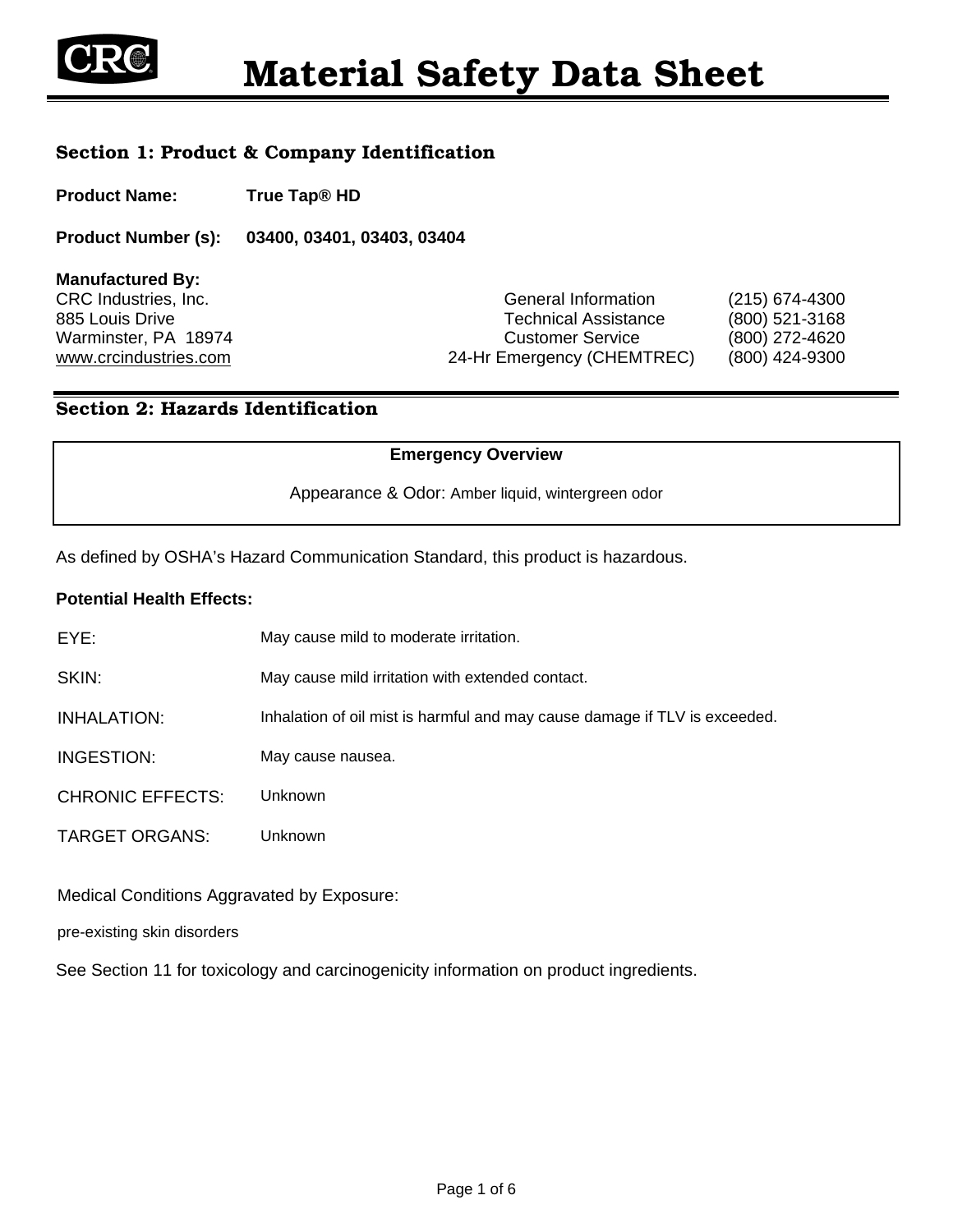# Section 3: Composition/Information on Ingredients

| <b>COMPONENT</b>                         | <b>CAS NUMBER</b> | % by Wt.  |
|------------------------------------------|-------------------|-----------|
| Chlorinated paraffin                     | 63449-39-8        | 45 - 55   |
| Glycerol ester of fatty acids            | proprietary       | $30 - 40$ |
| Hydrotreated light naphthenic distillate | 64742-53-6        | $0 - 5$   |
| Methyl salicylate                        | 119-36-8          |           |

## Section 4: First Aid Measures

| Eye Contact:         | Immediately flush with plenty of water for 15 minutes. Call a physician if irritation persists.                                                                  |
|----------------------|------------------------------------------------------------------------------------------------------------------------------------------------------------------|
| <b>Skin Contact:</b> | Remove contaminated clothing and wash affected area with soap and water. Call a physician<br>if irritation persists. Wash contaminated clothing prior to re-use. |
| Inhalation:          | Remove person to fresh air. Keep person calm. If not breathing, give artificial respiration. If<br>breathing is difficult give oxygen. Call a physician.         |
| Ingestion:           | Do not induce vomiting unless directed by medical personnel. Never give anything by mouth<br>to an unconscious person.                                           |
| Note to Physicians:  | Treat symptomatically.                                                                                                                                           |

## Section 5: Fire-Fighting Measures

| <b>Flammable Properties:</b>                     |                           | As defined by OSHA, this product is nonflammable.                                                                                                                                                                                                                                                                                 |                  |  |  |
|--------------------------------------------------|---------------------------|-----------------------------------------------------------------------------------------------------------------------------------------------------------------------------------------------------------------------------------------------------------------------------------------------------------------------------------|------------------|--|--|
| Flash Point:<br><b>Autoignition Temperature:</b> | 415 F (PMCC)<br><b>ND</b> | <b>Upper Explosive Limit:</b><br>Lower Explosive Limit:                                                                                                                                                                                                                                                                           | ND.<br><b>ND</b> |  |  |
| Suitable Extinguishing Media:                    | Foam or dry chemical      |                                                                                                                                                                                                                                                                                                                                   |                  |  |  |
| Products of Combustion:                          | Oxides of carbon          |                                                                                                                                                                                                                                                                                                                                   |                  |  |  |
| Protection of Fire-Fighters:                     | decomposition.            | Firefighters should wear self-contained, NIOSH-approved breathing apparatus for<br>protection against suffocation and possible toxic decomposition products. Proper eye<br>and skin protection should be provided. Use water spray to keep fire-exposed<br>containers cool and to knock down vapors which may result from product |                  |  |  |

### Section 6: Accidental Release Measures

Personal Precautions: Use personal protection recommended in Section 8.

Environmental Precautions: Take precautions to prevent contamination of ground and surface waters. Do not flush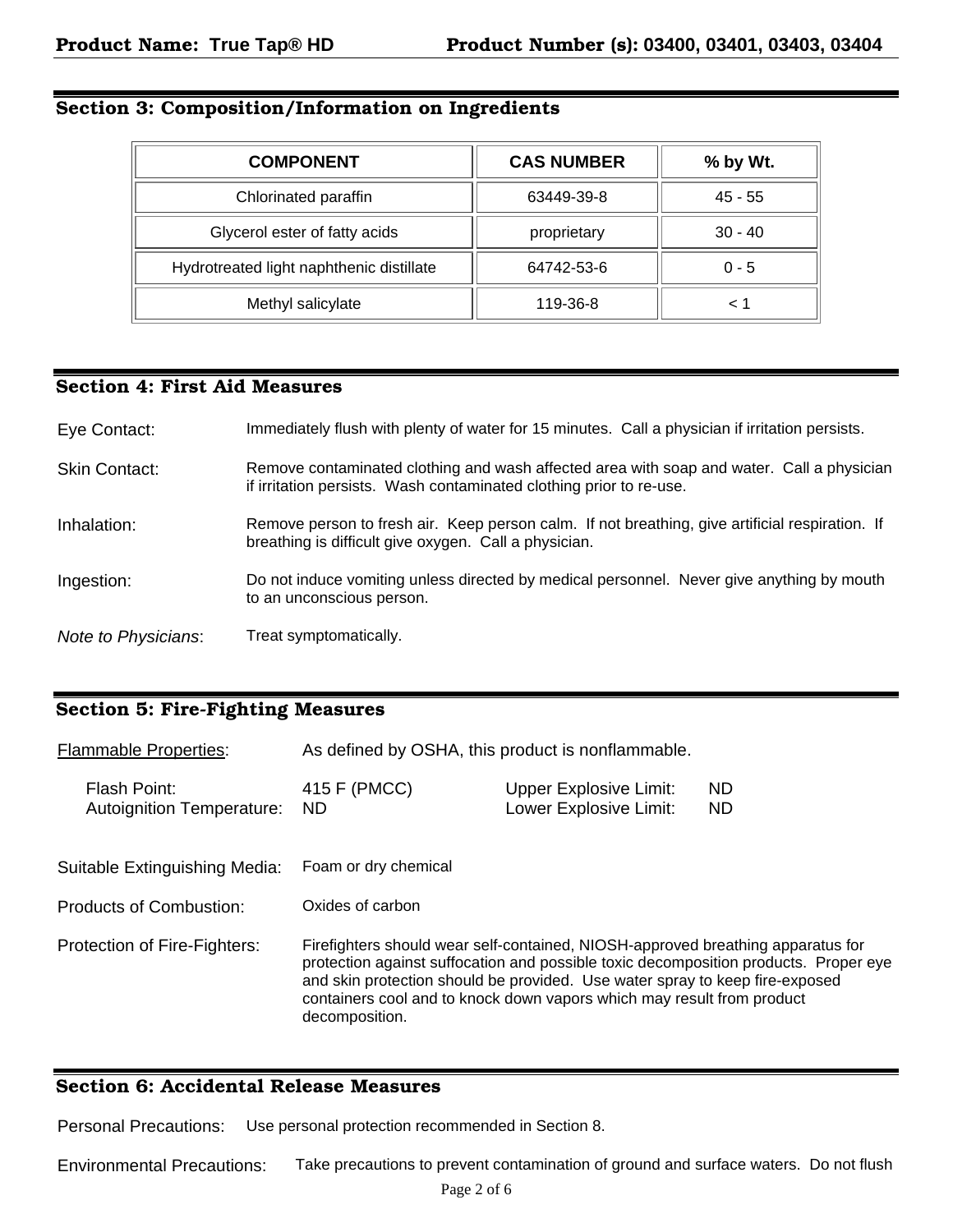Product Name: **True Tap® HD** Product Number (s): **03400, 03401, 03403, 03404**

### Section 7: Handling and Storage

Handling Procedures: Use as directed. Normal safety precautions common to good manufacturing should be followed. Storage Procedures: Store in a cool dry area out of direct sunlight. Keep containers closed when not in use. Aerosol Storage Level: NA

### Section 8: Exposure Controls/Personal Protection

Exposure Guidelines:

|                                          |                 | <b>OSHA</b> |              | <b>ACGIH</b>    |            | <b>OTHER</b>  |                   |
|------------------------------------------|-----------------|-------------|--------------|-----------------|------------|---------------|-------------------|
| <b>COMPONENT</b>                         | <b>TWA</b>      | <b>STEL</b> | <b>TWA</b>   | <b>STEL</b>     | <b>TWA</b> | <b>SOURCE</b> | <b>UNIT</b>       |
|                                          |                 |             |              |                 |            |               |                   |
| Chlorinated paraffin                     | <b>NE</b>       | <b>NE</b>   | <b>NE</b>    | <b>NE</b>       | 5          | mfr           | mg/m <sup>3</sup> |
| Glycerol ester of fatty acid             | <b>NE</b>       | <b>NE</b>   | <b>NE</b>    | <b>NE</b>       | NE.        |               |                   |
| Hydrotreated light naphthenic distillate | $5^*$           | <b>NE</b>   | 5*           | <b>NE</b>       | <b>NE</b>  |               | mg/m <sup>3</sup> |
| Methyl salicylate                        | <b>NE</b>       | <b>NE</b>   | <b>NE</b>    | <b>NE</b>       | NE.        |               |                   |
| N.E. - Not Established                   | $(c)$ – ceiling |             | $(s) -$ skin | $(v)$ – vacated |            | * - oil mist  |                   |

| <b>Engineering Controls:</b>   | Area should have ventilation to provide fresh air. Local exhaust ventilation is generally<br>preferred because it can control the emissions of the contaminant at the source, preventing<br>dispersion into the general work area. Use mechanical means if necessary to maintain<br>vapor levels below the exposure guidelines. If working in a confined space, follow<br>applicable OSHA regulations. |
|--------------------------------|--------------------------------------------------------------------------------------------------------------------------------------------------------------------------------------------------------------------------------------------------------------------------------------------------------------------------------------------------------------------------------------------------------|
| <b>Respiratory Protection:</b> | None required for normal work where adequate ventilation is provided. If engineering<br>controls are not feasible or if exposure exceeds the applicable exposure limits, use a<br>NIOSH-approved cartridge respirator with organic vapor cartridge. Use a self-contained<br>breathing apparatus in confined spaces and for emergencies.                                                                |
| Eye/face Protection:           | For normal conditions, wear safety glasses. Where there is reasonable probability of liquid<br>contact, wear splash-proof goggles.                                                                                                                                                                                                                                                                     |
| <b>Skin Protection:</b>        | Use protective gloves such as nitrile or Viton. Also, use full protective clothing if there is<br>prolonged or repeated contact of liquid with skin.                                                                                                                                                                                                                                                   |

### Section 9: Physical and Chemical Properties

| <b>Physical State:</b> | liquid      |  |
|------------------------|-------------|--|
| Color:                 | amber       |  |
| Odor:                  | wintergreen |  |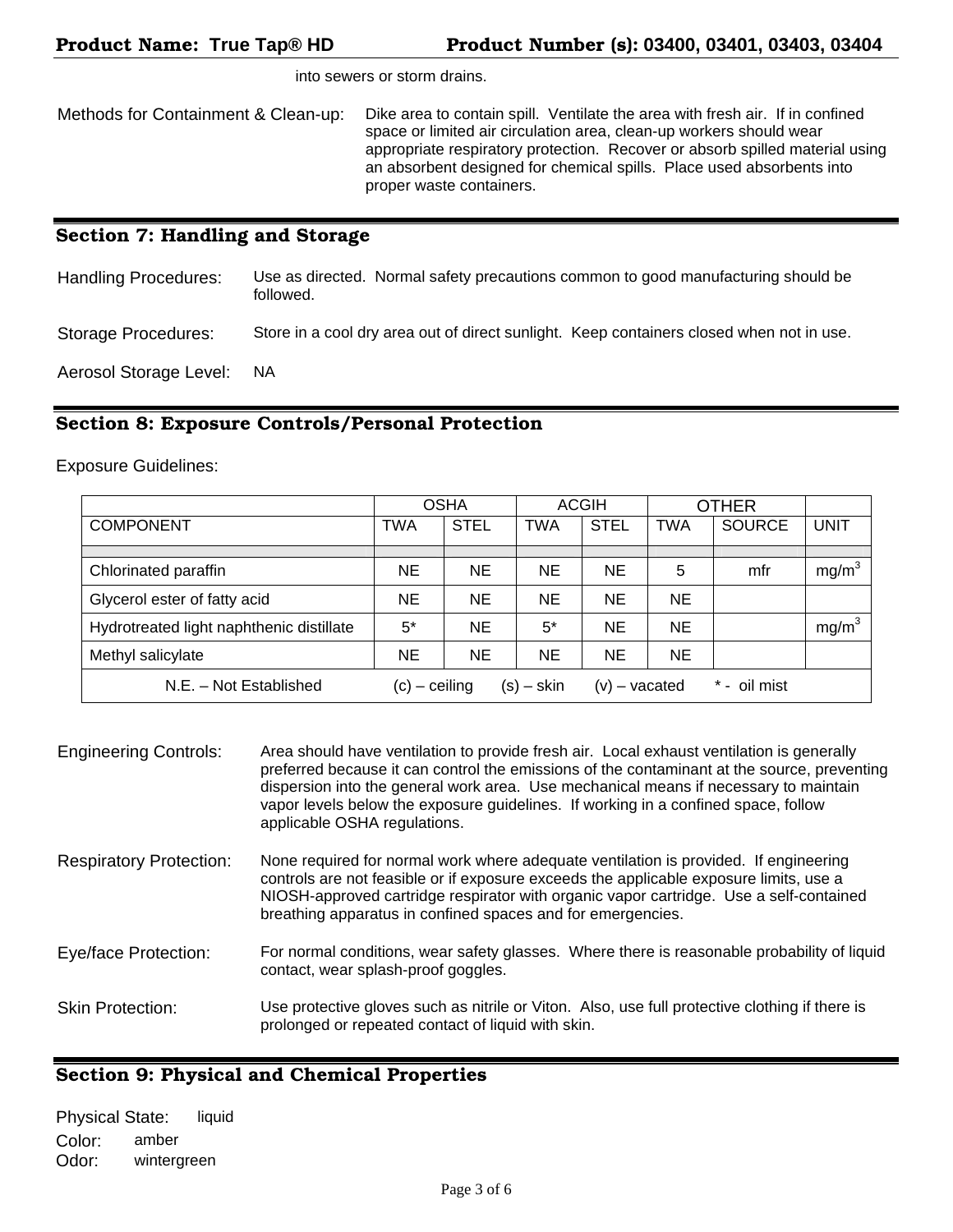| Specific Gravity:<br>1.108<br>Initial Boiling Point: 212 F<br>Freezing Point: ND |                      |       |         |      |          |       |
|----------------------------------------------------------------------------------|----------------------|-------|---------|------|----------|-------|
| Vapor Pressure: < 1 mmHg @ 68 F                                                  |                      |       |         |      |          |       |
|                                                                                  |                      |       |         |      |          |       |
| Vapor Density: $<$ 1                                                             | $(air = 1)$          |       |         |      |          |       |
| Evaporation Rate: $<$ 1                                                          | $(\text{ether} = 1)$ |       |         |      |          |       |
| negligible in water<br>Solubility:                                               |                      |       |         |      |          |       |
| NA.<br>pH:                                                                       |                      |       |         |      |          |       |
|                                                                                  |                      |       |         |      |          |       |
| <b>Volatile Organic Compounds:</b>                                               | wt $\%$ :            | - < 1 | $q/L$ : | < 60 | lbs/gal: | < 0.5 |

# Section 10: Stability and Reactivity

| Stability:                                 | Stable |                         |                   |
|--------------------------------------------|--------|-------------------------|-------------------|
| Conditions to Avoid:                       |        | None known.             |                   |
| Incompatible Materials:                    |        | Strong acids and bases. |                   |
| <b>Hazardous Decomposition Products:</b>   |        |                         | Oxides of carbon. |
| <b>Possibility of Hazardous Reactions:</b> |        |                         | No                |

# Section 11: Toxicological Information

Long-term toxicological studies have not been conducted for this product. The following information is available for components of this product.

### ACUTE EFFECTS

| Component            | <u>Test</u> | Result      | Route  | <b>Species</b> |
|----------------------|-------------|-------------|--------|----------------|
| Chlorinated paraffin | LD50        | $>10$ mL/kg | Dermal | Rabbit         |
| Chlorinated paraffin | LD50        | 26100 mg/kg | Oral   | Rat            |

## CHRONIC EFFECTS

### Carcinogenicity:

| OSHA:<br>IARC:<br>NTP: | Component<br>Chlorinated paraffin<br>Chlorinated paraffin<br>None listed | Result<br><b>Hazard Communication Carcinogen</b><br>2B - Possibly carcinogenic to humans |
|------------------------|--------------------------------------------------------------------------|------------------------------------------------------------------------------------------|
| Mutagenicity:          | No information available                                                 |                                                                                          |
| Other:                 | None                                                                     |                                                                                          |

# Section 12: Ecological Information

Ecological studies have not been conducted for this product. The following information is available for components of this product.

Ecotoxicity: No information available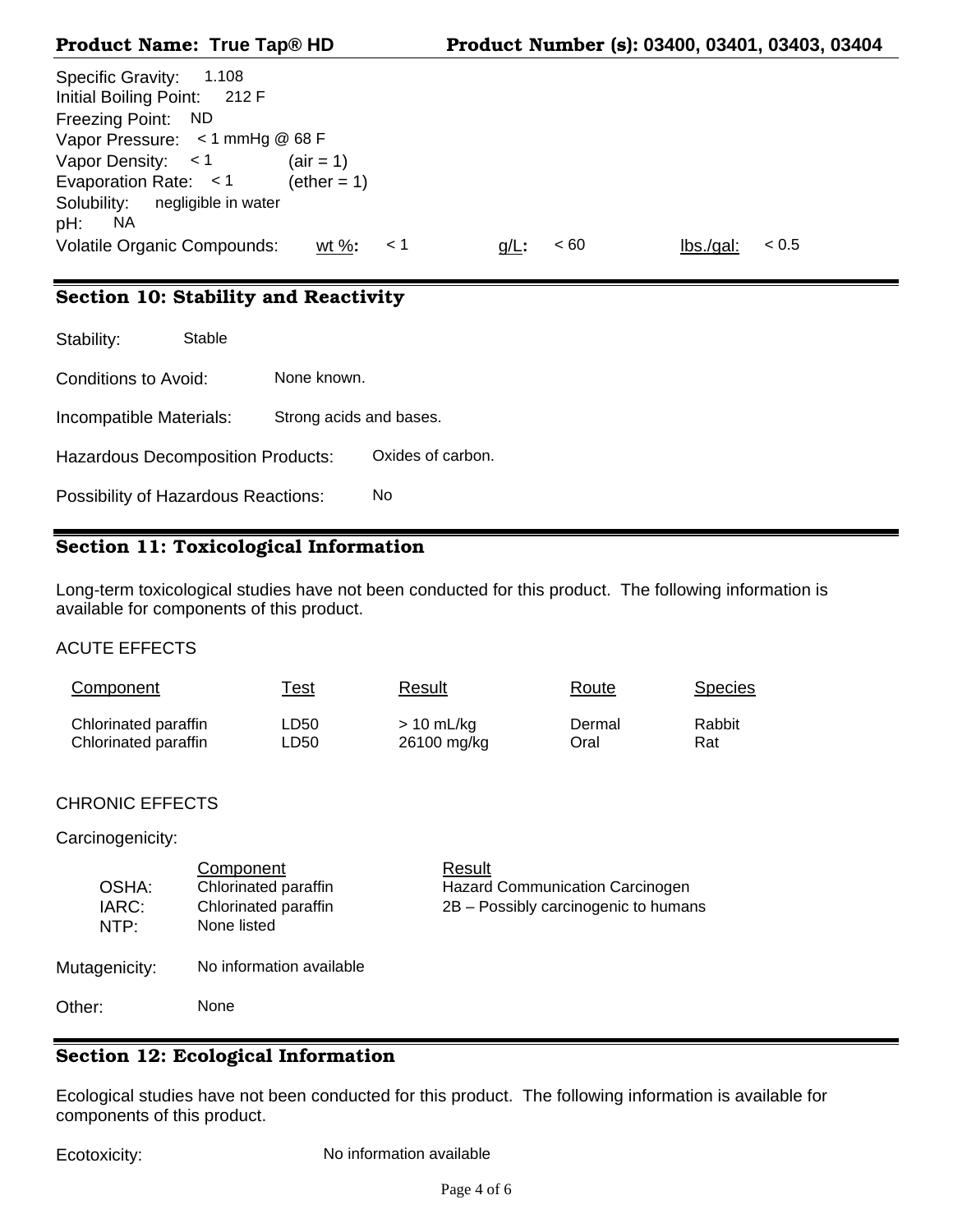Persistence / Degradability: No information available Bioaccumulation / Accumulation: No information available Mobility in Environment: No information available

## Section 13: Disposal Considerations

Disposal: The material, as packaged, is not a RCRA hazardous waste. (See 40 CFR Part 261.20 – 261.33) If this material is mixed with other materials, such as certain heavy metals, the resulting waste should be evaluated for waste classification.

All disposal activities must comply with federal, state and local regulations. Local regulations may be more stringent than state or national requirements.

### Section 14: Transport Information

Proper shipping description:

US DOT (ground): Not Regulated

Special Provisions: None

### Section 15: Regulatory Information

#### **U.S. Federal**

#### Toxic Substances Control Act (TSCA):

All ingredients are either listed on the TSCA inventory or are exempt.

#### Comprehensive Environmental Response, Compensation and Liability Act (CERCLA):

Reportable Quantities (RQ's) exist for the following ingredients: None

#### **Spills or releases resulting in the loss of any ingredient at or above its RQ require immediate notification to the National Response Center (800-424-8802) and to your Local Emergency Planning Committee.**

#### Superfund Amendments Reauthorization Act (SARA) Title III:

Section 302 Extremely Hazardous Substances (EHS): None

| Section 311/312 Hazard Categories: | Fire Hazard                  | No   |
|------------------------------------|------------------------------|------|
|                                    | <b>Reactive Hazard</b>       | No   |
|                                    | <b>Release of Pressure</b>   | Nο   |
|                                    | Acute Health Hazard          | Yes. |
|                                    | <b>Chronic Health Hazard</b> | Yes. |
|                                    |                              |      |

 Section 313 Toxic Chemicals: This product contains the following substances subject to the reporting requirements of Section 313 of Title III of the Superfund Amendments and Reauthorization Act of 1986 and 40 CFR Part 372: polychlorinated alkanes (< 55%)